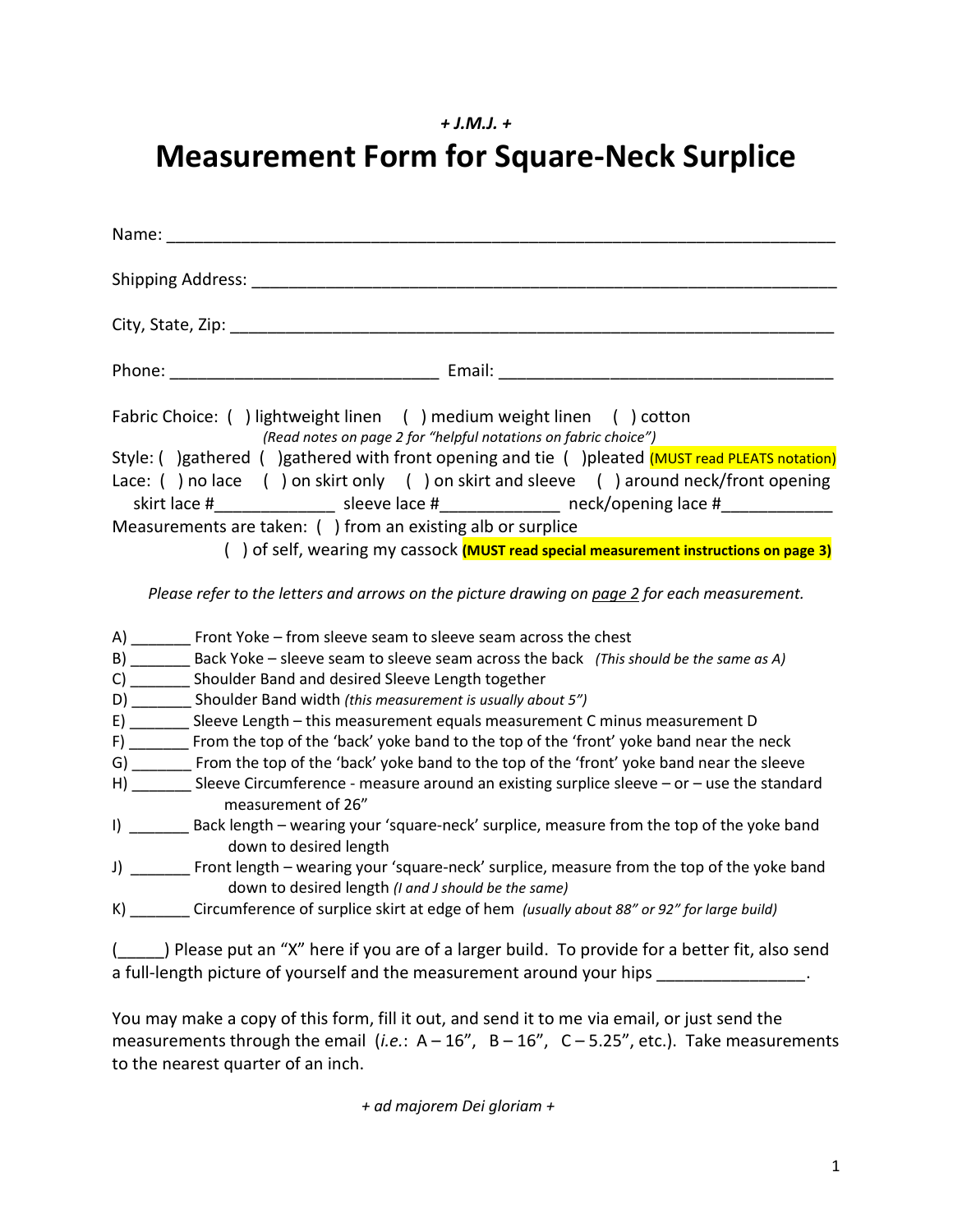

#### **Helpful notations on fabric choice:**

Lightweight vs. medium weight linen:

\*\*\* The medium weight linen will obviously last longer than the lightweight because of the density due to the high thread count. Medium weight linen is especially recommended for an everyday surplice since it will need to be laundered more often than a high feast surplice that is worn occasionally. \*\*\* The lightweight linen is often used in two situations: a) if you'll be having delicate lace on it; or b) if you get overheated easily.

\*\*\* The 100% no-iron cotton has a wrinkle resistant agent on it so it's virtually iron free.

#### **PLEATS notations:**

\*\*\* Pleats are very sharp and crisp looking, but will require more work to keep them looking that way. Pleats on a garment made of man-made synthetic fibers like polyester hold very well. But this is not true for the 100% natural fibers such as the linen or the cotton that I use. The pleats will stay in nicely at the top, but eventually will not hold the creased lines as it goes down. It will just fall into soft folds. And this is especially true of the cotton that I use because it is treated with an anti-wrinkle agent, so it will naturally resist any permanent folds. So be aware of this if you are ordering a pleated surplice.

#### **Helpful notations when measuring from an existing surplice:**

**It's much more accurate** if you can take the measurements from an existing alb or surplice that fits you well, most especially if it fits across your chest nicely. You can tell if it fits well by looking at the shoulder bands. The top of the armhole seam should pretty much match up with the armhole seam of your cassock.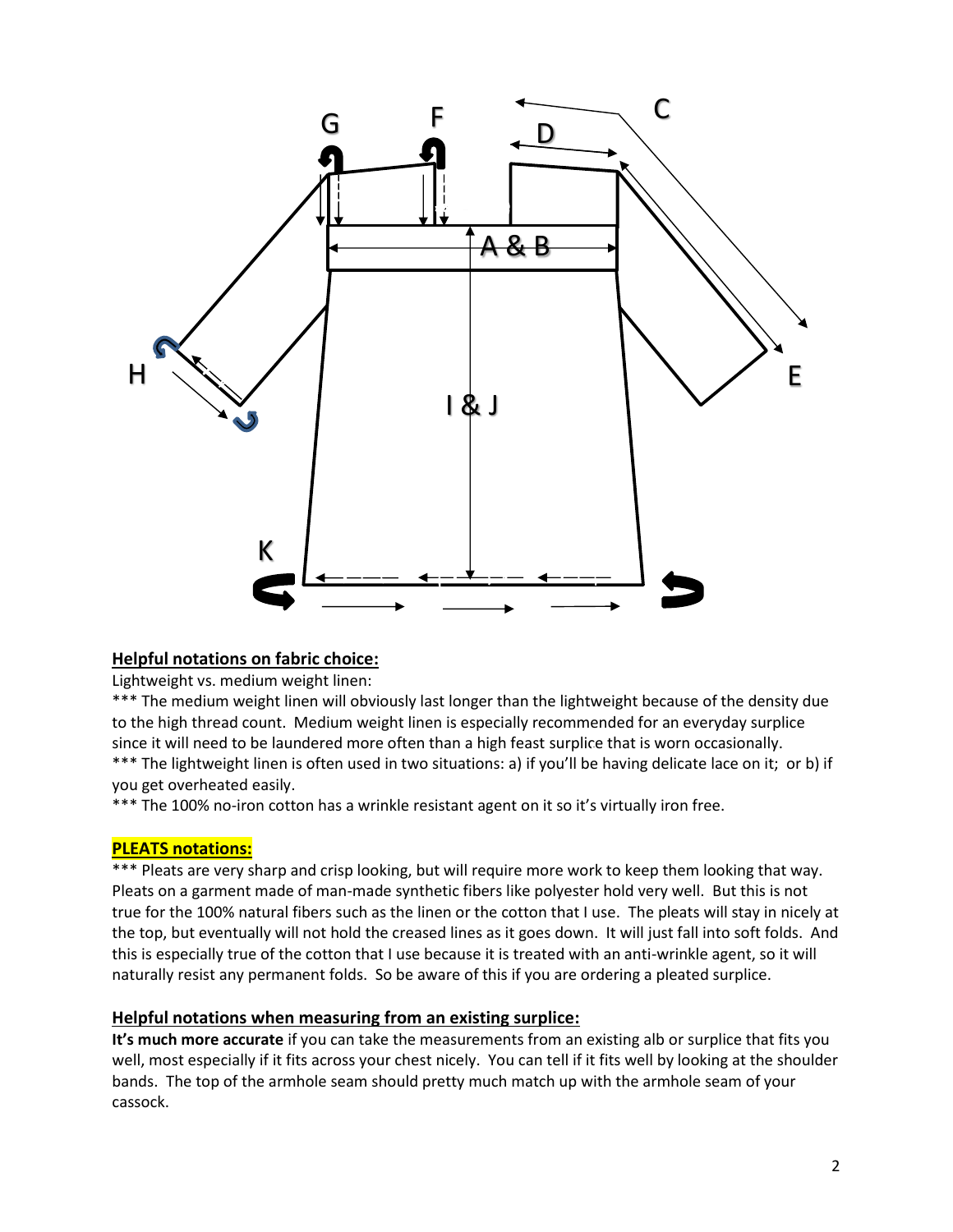- If the shoulder band is hanging down off your shoulders, then the "yoke bands" are too wide. So decrease the measurement you write for A and B accordingly.
- If it's kind of tight when you raise your arms, then the "yoke bands" are too short. So increase the measurement you write for A and B accordingly.
- If the sleeve or hem lengths are not perfect, just add or subtract accordingly.
- However, if the alb or surplice really doesn't fit very well, don't use it! Refer to the notations below for "measurements of self, wearing cassock."

#### **Helpful notations when taking measurements of self, wearing cassock:**

Put a piece of masking tape:

#1. across your entire chest above or below (whichever you prefer) the second button of your cassock #2. across your back, the same distance down from your shoulders as the tape on the front #3. over your shoulder at the sleeve seam from one piece of masking tape to the other #4. over your shoulder, from one piece of masking tape to the other, 1" to 1.5" away from cassock collar The tape is your measuring guide for all measurements except H & K. Consequently, it is **vitally** important that the masking tapes are properly placed to obtain accurate measurements.

For measurements A and B: Measure from sleave seam to sleave seam across the top of masking tape #1 and #2.

**For measurement C:** From masking tape #4 to desired sleeve length, with arms hanging at your side; keep measuring tape in place for measurement D.

**For measurement D:** If you moved the measuring tape from taking measurement C, put the measuring tape back in the same position. Look at the measurement at your sleeve seam (Tape #3).

**For measurement E:** No need to measure, just subtract measurement D from measurement C.

**For measurement F:** From the top of the back 'masking tape' (#2), over your shoulder, to the top of the front 'masking tape' (#1), near the neck (Tape #4).

**For measurement G:** From the top of the back 'masking tape' (#2), over your shoulder, to the top of the front 'masking tape' (#1), at the sleeve seam (Tape #3).

**For measurement H:** Use the standard measurement of 26".

**For measurements I and J:** Measure from the top of masking tape #1, down to the desired length. Measurements I & J should be the same for this style of surplice because they both begin the same distance down from the top of your shoulder.

One common way to measure for the length is to kneel down; take the measurement from the "top" of masking tape #1 to the floor; then subtract 2". This ensures that the surplice will not drag on the floor or get under your knees when you kneel down. However, the length of a surplice varies widely, so make the length as long or as short as you prefer.

**For measurement K:** Use the standard measurement of 88" or 92" for large build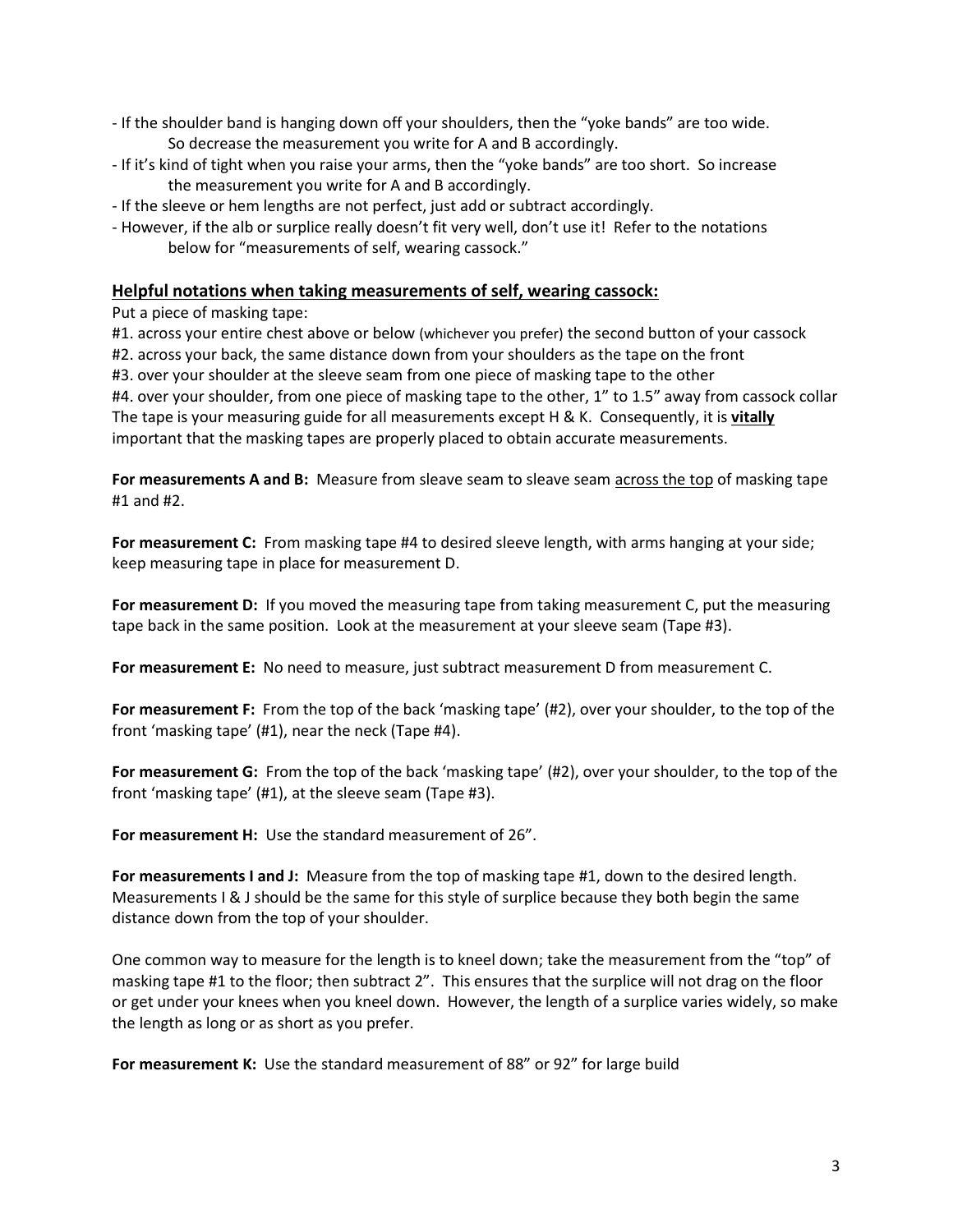## **Caring for your linen garment:**

\*\*\*Dry cleaning is recommended by manufacturer. It is highly recommended especially if you have lace on the garment. If you send your garment out to be cleaned, ask the cleaner to wash it in water rather than in dry cleaning fluid – it will be more effective and is better for the fabric.

\*\*\* Hand washing is the next best option. Use cold water and a mild detergent. Avoid strong detergents, especially concentrated forms or ones with optical whiteners, bleach, or alkalis. Absolutely NO BLEACHES. Try to use detergents like Le Blanc Linen Wash or Seventh Generation, that do not contain optical whiteners. Stains should be treated individually.

\*\*\*If needed, you may use a washing machine that does not have an agitator. Use cold water and the most gentle cycle available; for example, the "Hand Wash" cycle. We recommend using the extra rinse option to ensure all detergent is removed, which will prolong the life of the garment.

\*\*\* Do not put garment in the dryer! Hang dry, but not in the intense, direct sunlight if drying it outside.

\*\*\* It is best to press the garment while still damp. If this is not possible you can spray it with water. Use a hot iron on the "linen" setting with the steam setting turned OFF. Avoid letting the iron remain on one spot to avoid scorching. Move the iron in a constant gentle motion.

## **Treating stains:**

Immediately treat a stain by using Shout or OxiClean or something similar. Lay your garment on a clean towel, and with a washcloth, rub it gently and briefly so as to not rub a hole in the fabric. Rinse it well to remove all of the stain remover. Put it between dry towels or washcloths to absorb the excess moisture. DO NOT ring the linen! If it is still too wet, do not iron over it because it will scorch easily. Then you will have another stain to treat!!! (LOL) Or if the stain did not get completely removed, treat it again BEFORE ironing the garment because heat sets stains.

#### **Pressing your linen garment:**

It is best/easiest to press the garment while it's still a little damp. lf this is not possible, you can spray it with water. It's much handier if you have a spray bottle of water rather than spraying from the iron. Use a hot iron on the "linen" setting. Avoid letting the iron remain on one spot to avoid scorching. Move the iron in a constant, but gentle motion.

Begin with the neckband/shoulder bands. Next iron the sleeves – front and back. Then do the skirt last.

Be careful not to keep ironing for too long of a period of time, as the iron needs to be set upright every so often. If you keep it down for too long, it will start spitting out calcified water which will stain the fabric. If you feel you've kept the iron down for too long, make sure that as you lift it up, you move it away from the fabric so the calcified water that is spitting out does not go on your fabric. If this should happen, DO NOT iron over the stain because heat will set it in!!! Immediately treat it according to the instructions given above on treating stains. If the stain spot is still too wet, do not iron over it just yet; finish ironing the rest of the garment and come back to that spot when it is drier. If you iron over it while it is still too wet, it will scorch easily. Then you will have another stain to treat!!! (LOL) Or if the stain did not get completely removed, treat it again BEFORE ironing the rest of the garment.

Let it hang until it is completely dry. You'll notice that it still looks a bit wrinkled even after ironing it and hanging it to dry. You can leave it as it is, or if you want it really sharp and crisp, iron the garment again but do not spritz with water. Use the linen setting with NO steam - in other words, a "dry" iron.